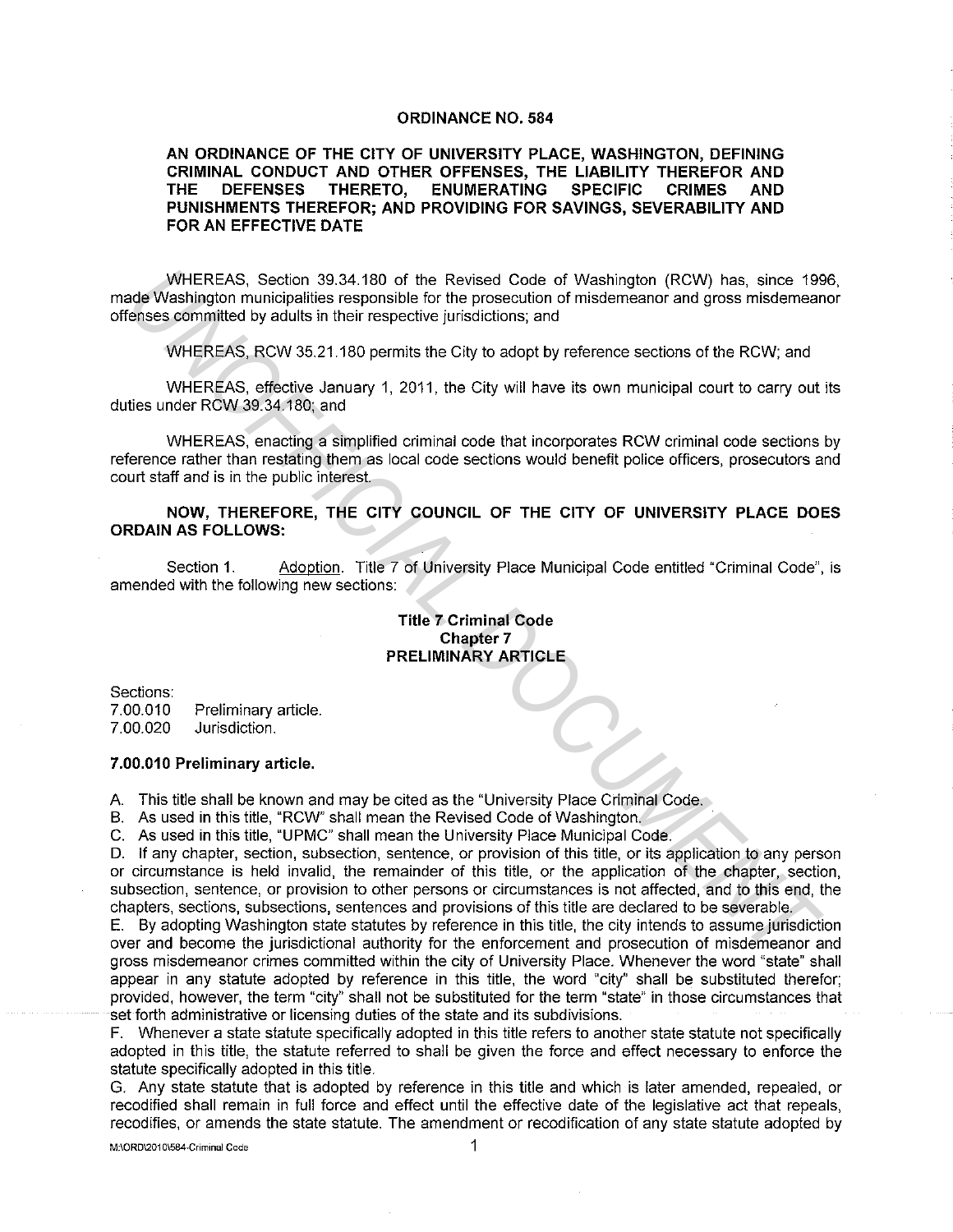reference in this title shall retain its full force and effect as part of this title subsequent to the effective date of its amendment or recodification.

H. When issuing a citation, information, or complaint for the violation of any section of the RCW adopted by this title, it shall be sufficient for a commissioned officer or prosecutor to cite to and refer to the RCW section number.

I. Title, chapter, section and subsection captions are for organizational purposes only and shall not be construed as part of this title.

J. The provisions of this title do not apply to or govern the construction of or punishment of any offense committed prior to the effective date of the ordinance codified in this title or to the construction and application of any defense to a prosecution for such offense. Such an offense shall be construed and punished according to the provisions of the law existing at the time of the commission of the offense in the same manner as if this title had not been enacted. The provisions of this title shall apply to any offense committed on or after its effective date unless otherwise expressly provided or unless the context otherwise requires and shall also apply to any defense to prosecution for such an offense. minimated according to the enjack one of the law action of the column of the two controls in the control of the method controls and the control of the solution of the solution of the law axis of the law axis of the demonst

K. As used in this title, words used in the present tense include the future tense; the masculine includes the feminine and neutral genders; and the singular includes the plural and vice versa.

L. The provisions of this title are intended to create a duty to the public in general and not to create any duty to individuals or to any particular class of individuals. These provisions are not for the protection of any person or class of persons.

M. Unless otherwise provided in this title, violation of any provision of this title shall be punishable by:

1. Gross Misdemeanor. Every person convicted of a gross misdemeanor shall be punished by imprisonment in jail for a maximum term fixed by the court of not more than one year, or by a fine in an amount fixed by the court of not more than \$5,000, or by both such imprisonment and fine.

2. Misdemeanor. Every person convicted of a misdemeanor shall be punished by imprisonment in jail for a maximum term fixed by the court of not more than 90 days, or by a fine in an amount fixed by the court of not more than \$1,000, or by both such imprisonment and fine. A violation of the University Place Criminal Code is a misdemeanor if not otherwise designated by this Code or by the Code adopted by reference.

# **7 .00.020 Jurisdiction.**

The following persons are subject to punishment:

A A person who commits in the city any crime as defined by ordinance, in whole or part;

B. A person who commits out of the city any act which, if committed within it, would be theft and is afterward found in the city with any of the stolen property;

C. A person who being out of the city, counsels, causes, procures, aids, or abets another to commit a crime in the city;

D. A person who commits an act out of the city which affects persons or property within the city which, if committed within the city, would be a crime.

# **Chapter 7 .02 ADOPTION OF RCW SECTIONS NOT SPECIFICALLY SET FORTH**

Sections:

7.02.010 Adoption of RCW sections not specifically set forth.

# **7.02.010 Adoption of RCW sections not specifically set forth.**

A With the exception of the RCW section set forth in subsection C of this section, and notwithstanding the RCW sections that are specifically adopted by reference in this title, all RCW sections that constitute misdemeanors and gross misdemeanors and the RCW sections necessary for the investigation, arrest, prosecution, sentencing, confinement, and enforcement of misdemeanors and gross misdemeanors are hereby adopted by reference as currently enacted or as hereafter amended or recodified from time to time, and shall be given the same force and effect as if set forth herein in full.

B. All class C felony crimes set forth in the RCW are hereby adopted by reference for the purposes of charging a gross misdemeanor for a violation of any of the crimes set forth in Chapter 9A28 RCW. The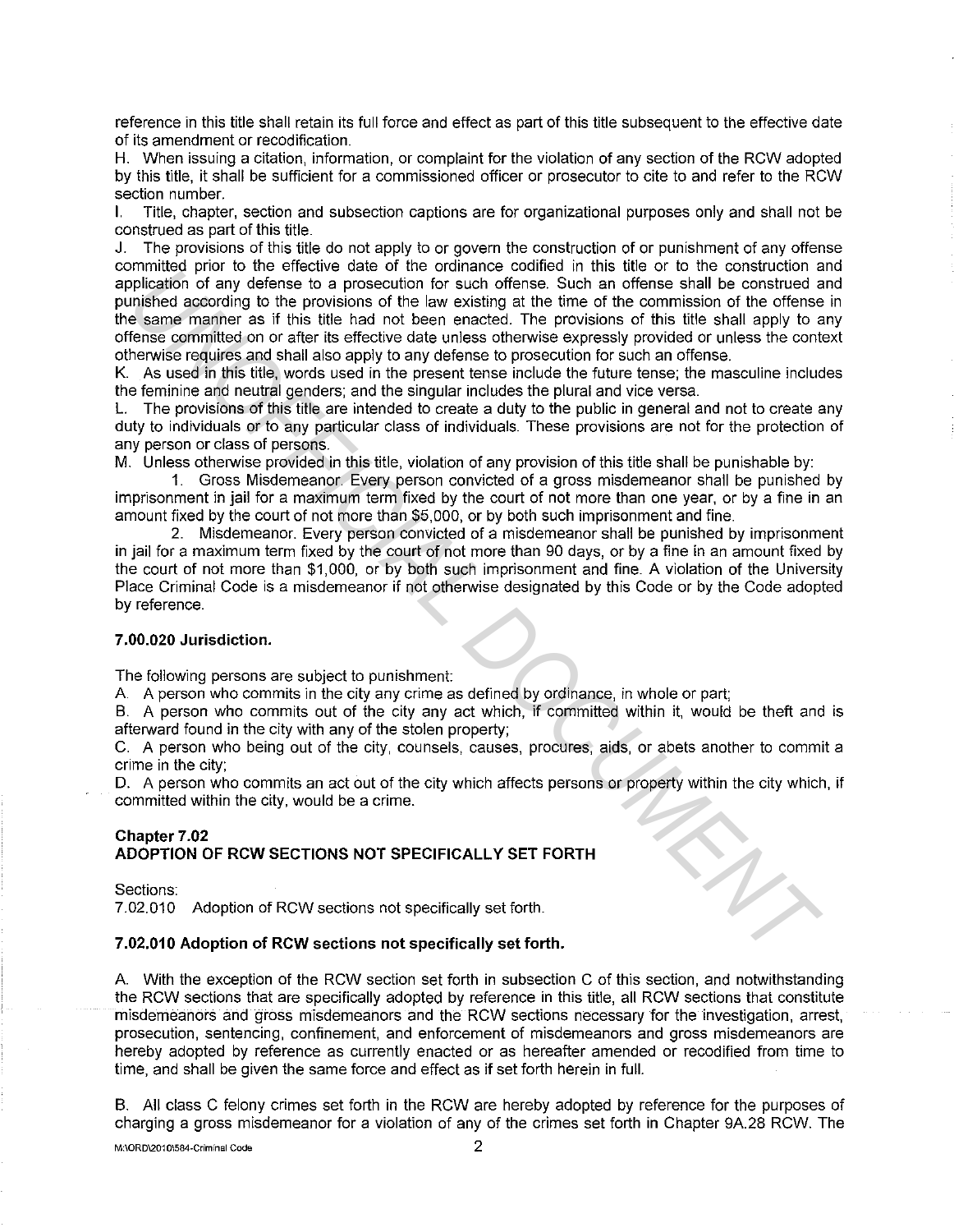adoption of class C felonies shall be subject to the provisions of subsection A of this section and of Chapter 7.00 UPMC.

C. The following RCW section is not adopted by the City of University Place: RCW 9A.16.110 Defending against violent crime - Reimbursement.

### **Chapter 7 .03 ADOPTION OF SPECIFIC RCW SECTIONS**

### Sections:

7.03.010 Chapter 2.48 RCW, entitled "State Bar Act" - Adoption by reference. 7.03.020 Chapter 7.21 RCW, entitled "Contempt of Court" - Adoption by reference. 7.03.030 Chapter 7.80 RCW, entitled "Civil Infractions" - Adoption by reference. 7.03.040 RCW Title 9, entitled "Crimes and Punishments" -Adoption by reference. 7.03.050 RCW Title 9A, entitled "Washington Criminal Code" -Adoption by reference. 7.03.060 RCW Title 10, entitled "Criminal Procedure" - Adoption by reference. 7.03.070 Chapter 13.32A RCW, entitled "Family Reconciliation Act" - Adoption by reference. 7.03.080 RCW Title 16, entitled "Animals and livestock" - Adoption by reference. 7.03.090 RCW Title 26, entitled "Domestic Relations" -Adoption by reference. 7.03.100 Chapter 28A.635 RCW, entitled "Offenses Relating to School Property and Personnel" - Adoption by reference. 7.03.110 Chapter 46.80 RCW, entitled "Vehicle Wreckers" -Adoption by reference. 7.03.120 RCW Title 66, entitled "Alcoholic Beverage Control" -Adoption by reference. 7.03.130 RCW Title 69, entitled "Food, Drugs, Cosmetics, and Poisons" - Adoption by reference.<br>7.03.140 RCW Title 70, entitled "Public Health and Safety" - Adoption by reference. RCW Title 70, entitled "Public Health and Safety" - Adoption by reference. 7.03.150 Chapter 74.34 RCW, entitled "Abuse of Vulnerable Adults" -Adoption by reference. actions<br>
03.100 Chapter 2.48 RCW, entitled "State Bar Act" – Adoption by reference.<br>
03.020 Chapter 7.21 RCW, emitted "Contempt of Court" – Adoption by reference.<br>
03.020 Chapter 7.89 RCW united "Coll Infractions" – Adopti

# **7.03.010 Chapter 2.48 RCW, entitled "State Bar Act" -Adoption by reference.**

The following RCW section, as currently enacted or as hereafter amended or recodified from time to time, is hereby adopted by reference and shall be given the same force and effect as if set forth herein in full:

RCW 2.48.180 Definitions - Unlawful practice a crime - Cause for discipline - Unprofessional conduct - Defense - Injunction - Remedies - Costs - Attorneys' fees - Time limit for action.

# **7.03.020 Chapter 7.21 RCW, entitled "Contempt of Court" -Adoption by reference.**

The following RCW sections, as currently enacted or as hereafter amended or recodified from time to time, are hereby adopted by reference and shall be given the same force and effect as if set forth herein in full:

- RCW7.21.010 Definitions.
- RCW 7.21.020 RCW 7.21.030 RCW 7.21.040 RCW 7.21.050 RCW 7.21.070 Sanctions - Who may impose. Remedial sanctions - Payment for losses. Punitive sanctions - Fines. Sanctions - Summary imposition - Procedure. Appellate review.

# **7.03.030 Chapter 7.80 RCW, entitled "Civil Infractions" -Adoption by reference.**

For purposes of offenses under this title only, the following RCW section, as currently enacted or as hereafter amended or recodified from time to time, is hereby adopted by reference and shall be given the same force and effect as if set forth herein in full:

RCW 7.80.120 Monetary penalties - Restitution.

# **7 .03.040 RCW Title 9, entitled "Crimes and Punishments" - Adoption by reference.**

- RCW 9.01.055 Citizen immunity if aiding officer, scope - When.
- RCW 9.01.110 Omission, when not punishable.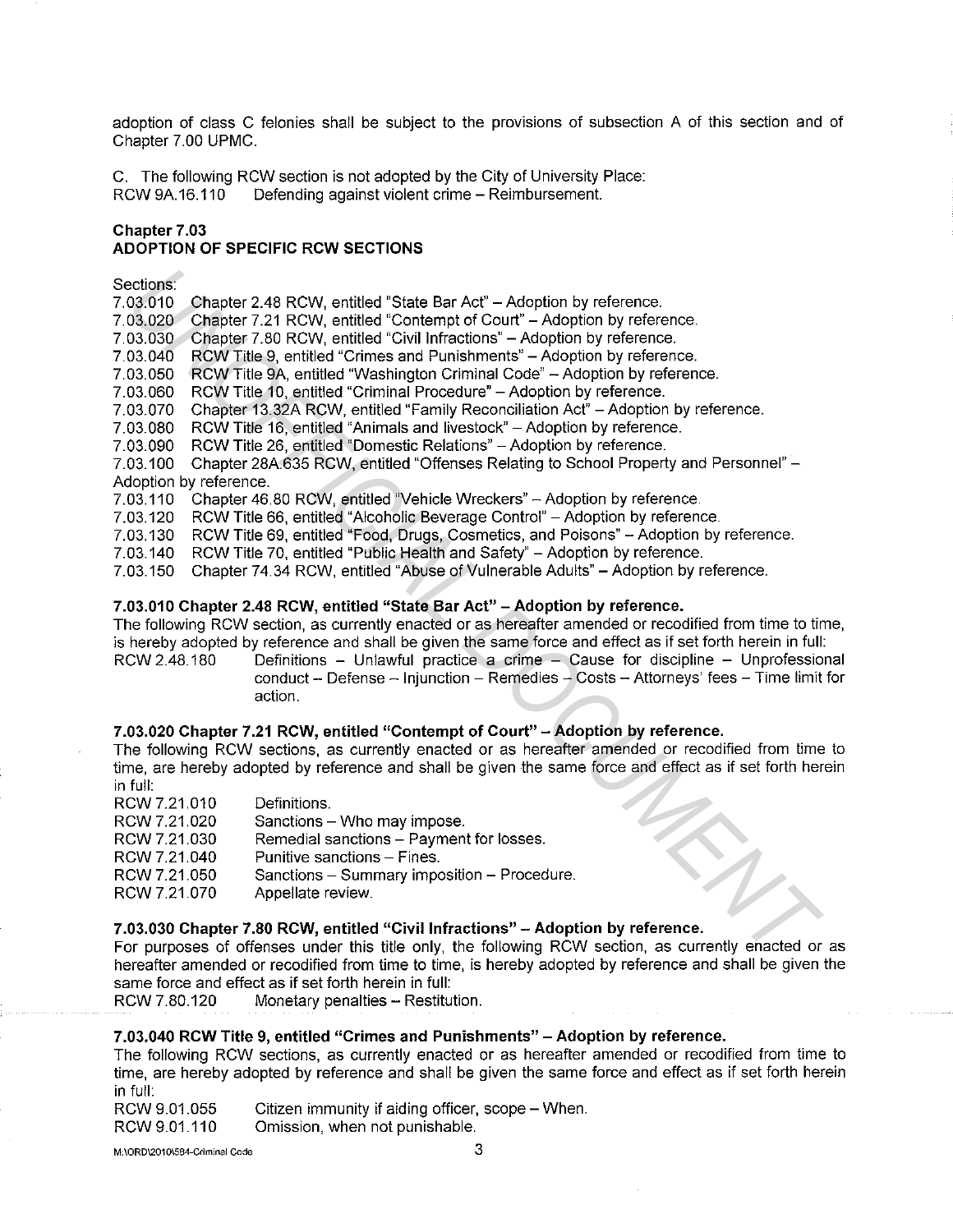RCW 9.01.130 RCW 9.02.050 RCW 9.03.010 RCW 9.03.020 RCW 9.03.040 RCW 9.04.010 RCW 9.04.090 RCW 9.08.030 RCW9.08065 RCW 9.08.070 RCW 9.12.010 RCW 9.12.020 RCW 9.16.005 RCW 9.16.010 RCW 9.16.020 RCW 9.16.030 RCW916.035 RCW9.16.041 RCW9.16.050 RCW9.16.060 RCW 9.16.070 RCW9.16.080 RCW9.16.100 RCW9.16.110 RCW9.16.120 RCW 9.16.130 RCW 9.16.140 RCW9.16.150 RCW9.18.080 RCW 9.18.120 RCW9.18.130 RCW9.18.150 RCW 9.24.010 RCW 9.24.040 RCW 9.26A.090 RCW 9.26A.100 RCW 9.26A.110 RCW 9.26A.120 RCW 9.26A.130 RCW 9.27.015 RCW 9.35.005 RCW 9.35.030 RCW 9.38.010 RCW 9.38.015 RCW 9.38.020 RCW 9.40.040 RCW 9.40.100 RCW 9.41.010 RCW9.41.040 RCW 9.41.050 RCW9.41.060 RCW 9.41.090 RCW 9.41.098 RCW 9.41.100 RCW9.41.110 RCW 9.41.140 Sending letter, when complete. Concealing birth. Abandoning, discarding refrigeration equipment. Permitting unused equipment to remain on premises. Keeping or storing equipment for sale. False advertising. Advertising fuel prices by service stations. False certificate of registration of animals - False representation as to breed. Definitions. Pet animals - Taking, concealing, injuring, killing, etc. - Penalty. Barratry. Buying, demanding, or promising reward by district judge or deputy. Definitions. Removing lawful brands. Imitating lawful brand. Counterfeit mark - Intellectual property. Counterfeiting - Penalties. Counterfeit items - Seizure and forfeiture. When deemed affixed. Fraudulent registration of trademark. Form and similitude defined. Petroleum products improperly labeled or graded. Use of the words "sterling silver," etc. Use of words "coin silver," etc. Use of the word "sterling" on mounting. Use of the words "coin silver" on mounting. Unlawfully marking article made of gold. "Marked, stamped or branded" defined. Offender a competent witness. Suppression of competitive bidding. Collusion to prevent competitive bidding. Agreements outside state. Fraud in stock subscription. Corporation doing business without license. Telephone company credit cards - Prohibited acts. Definitions. Fraud in obtaining telecommunications service - Penalty. Fraud in operating coin-box telephone or other receptacle. Penalty for manufacture or sale of slugs to be used for coin. Interference, obstruction of any court, building, or residence - Violations. Definitions. Soliciting undesired mail. False representation concerning credit. False statement by deposit account applicant. False representation concerning title. Operating engine or boiler without spark arrester. Tampering with fire alarm or fire fighting equipment  $-$  False alarm  $-$  Penalties. Terms defined. Unlawful possession of firearms - Ownership, possession by certain persons. Carrying firearms. Exceptions to restrictions on carrying firearms. Dealer deliveries regulated - Hold on delivery. Forfeiture of firearms - Disposition - Confiscation. Dealer licensing and registration required. Dealer's licenses, by whom granted, conditions, fees - Employees, fingerprinting and background checks - Wholesale sales excepted - Permits prohibited. Alteration of identifying marks - Exceptions. VV 9.06.050<br>WV 9.06.070<br>
2010 Barratry, demanding, or promising reward by district judge or deputy<br>
2W 9.12.000 Barrations and the main corrections of the state of the particular or experiments<br>
2W 9.16.000 Definitions and

**M:\ORD\2010\584-Criminal Code**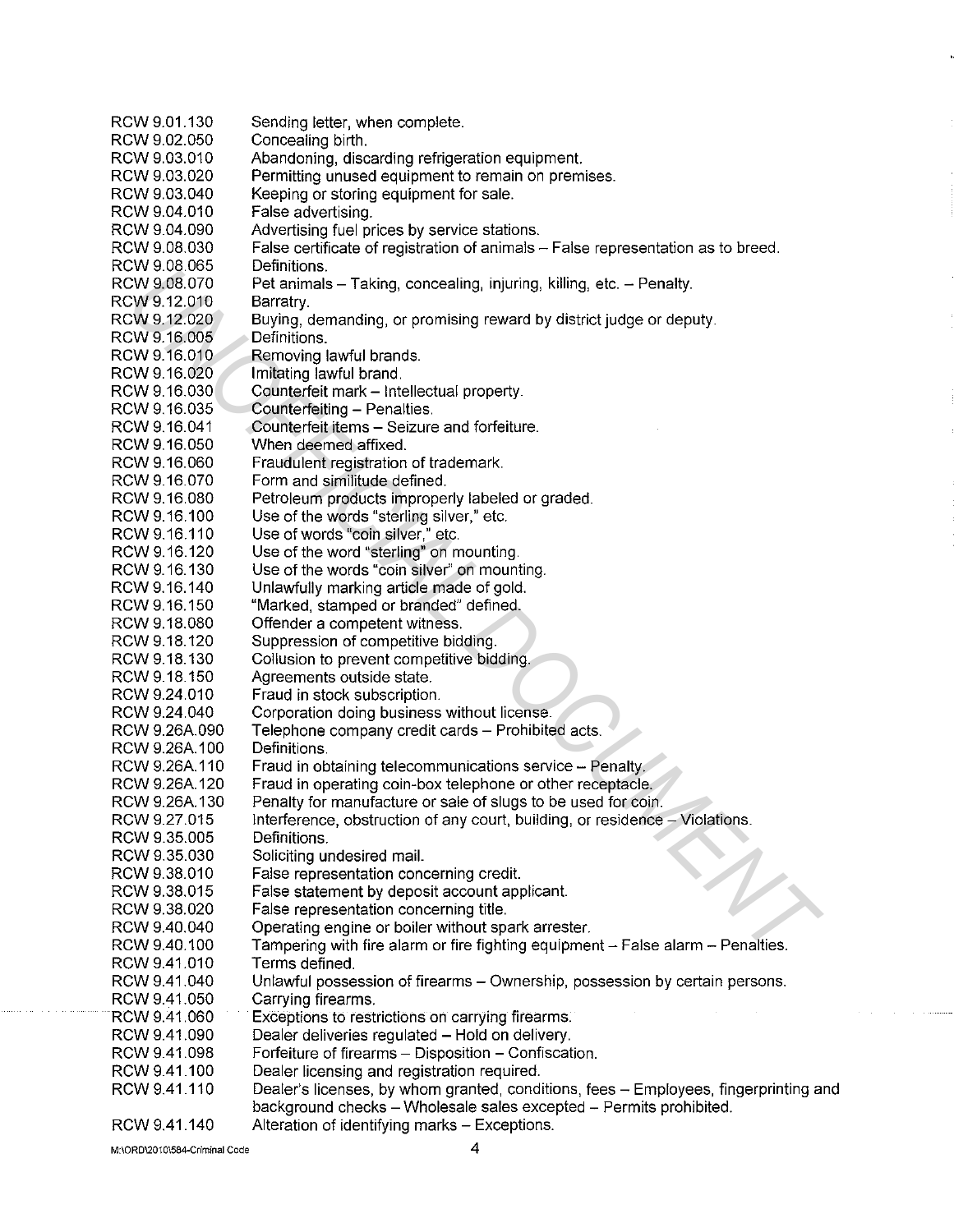RCW 9.41.220 RCW 9.41.230 RCW 9.41.240 RCW 9.41.250 RCW 9.41.260 RCW 9.41.270 RCW 9.41.280 RCW 9.41.300 Penalty. RCW9.41.800 RCW 9.41.810 RCW 9.44.080 RCW 9.45.060 RCW 9.45.070 RCW 9.45.080 RCW 9.45.090 RCW 9.45.100 RCW 9.45.270 RCW9.46.170 RCW9.46.185 RCW 9.46. 190 RCW 9.46.195 RCW 9.46.196 RCW 9.46.1962 RCW 9.46.198 RCW 9.46.217 RCW 9.46.222 RCW 9.47A.010 RCW 9.47A.020 RCW 9.47A.030 RCW 9.47A.040 RCW 9.47A.050 RCW 9.51.010 RCW 9.51.020 RCW 9.51.030 RCW 9.61.230 RCW 9.61.240 RCW9.61.250 RCW 9.61.260 RCW 9.62.010 RCW 9.62.020 RCW 9.66.010 RCW 9.66.020 RCW 9.66.030 RCW 9.66.040 RCW 9.66.050 RCW 9.68.015 RCW 9.68.030 RCW 9.68.050 RCW 9.68.060 RCW 9.68.070 RCW 9.68.080 RCW9.68.100 RCW9.68.110 RCW 9.68.130 RCW 9.68A.011 Unlawful firearms and parts contraband. Aiming or discharging firearms, dangerous weapons. Possession of pistol by person from 18 to 21. Dangerous weapons - Penalty. Dangerous exhibitions. Weapons apparently capable of producing bodily harm - Unlawful carrying or handling - Penalty - Exceptions. Possessing dangerous weapons on school facilities - Penalty - Exceptions. Weapons prohibited in certain places - Local laws and ordinances - Exceptions -Surrender of weapons or licenses - Prohibition on future possession or licensing. Penalty. Misconduct in signing a petition. Encumbered, leased, or rented personal property- Construction. Mock auctions. Fraudulent removal of property. Knowingly receiving fraudulent conveyance. Fraud in assignment for benefit of creditors. Fraudulent filing of vehicle report of sale. False or misleading entries or statements, refusal to produce records. Causing person to violate rule or regulation Violations relating to fraud or deceit. Obstruction of public servant -- Penalty. Cheating -- Defined. Cheating in the second degree. Working in gambling activity without license as violation -- Penalty Gambling records - Penalty - Exceptions. Professional gambling in the third degree. Definition. Unlawful inhalation - Exception. Possession of certain substances prohibited, when. Sale of certain substances prohibited, when. Penalty. Misconduct of officer drawing jury. Soliciting jury duty. Misconduct of officer in charge of jury. Telephone harassment. Telephone harassment - Permitting telephone to be used. Telephone harassment - Offense, where deemed committed. **Cyberstalking** Malicious prosecution. Instituting suit in name of another. Public nuisance. Unequal damage. Maintaining or permitting nuisance. Abatement of nuisance. Deposit of unwholesome substance. Obscene literature, shows, etc. - Exemptions. Indecent articles, etc. "Erotic material" - Definitions. "Erotic material" - Determination by court - Labeling - Penalties. Prosecution for violation of RCW 9.68.060 - Defense. Unlawful acts. Exceptions to RCW 9.68.050 through 9.68.120. Motion picture operator or projectionist exempt, when. "Sexually explicit material" - Defined - Unlawful display. Definitions. Vivaria, 0<br>
Yestano Stareholm Musical in certain places - Cucia laws and ordinates - exceptions -<br>
2018 44:800 Stareholm of weapons of iclonese - Prohibition on future possession or licensing.<br>
2019 44:800 Musicarduct in s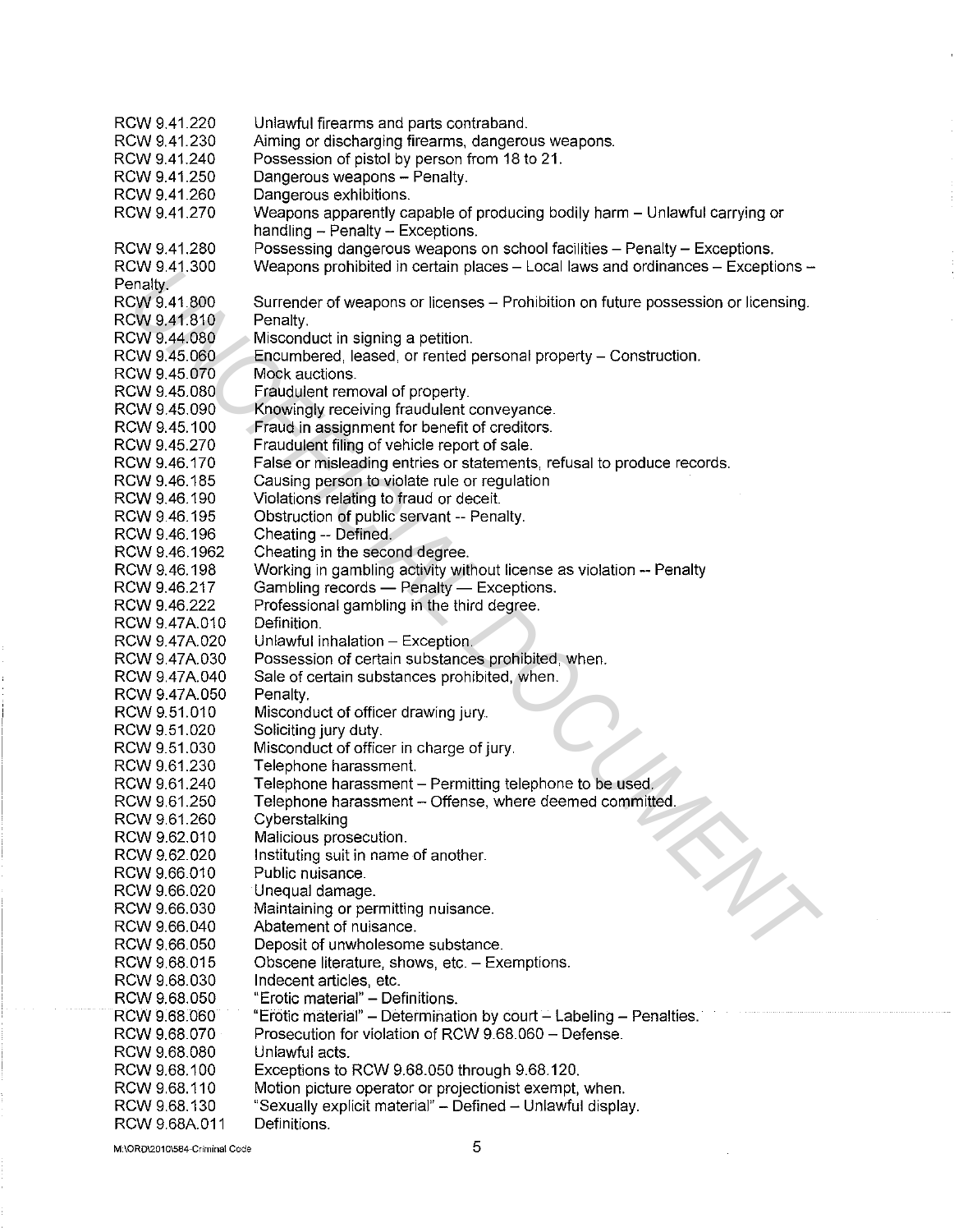| RCW 9.68A.080  | Reporting of depictions of minor engaged in sexually explicit conduct - Civil                           |
|----------------|---------------------------------------------------------------------------------------------------------|
|                |                                                                                                         |
|                | immunity.                                                                                               |
| RCW 9.68A.090  | Communication with minor for immoral purposes - Penalties.                                              |
| RCW 9.68A.103  | Permitting commercial sexual abuse of a minor - Penalty                                                 |
| RCW 9.96A.105  | Additional fee assessment.                                                                              |
| RCW 9.68A.110  | Certain defenses barred, permitted.                                                                     |
| RCW 9.68A.120  | Seizure and forfeiture of property.                                                                     |
| RCW 9.68A.150  | Allowing minor on premises of live erotic performance - Definitions - Penalty.                          |
| RCW 9.69.100   | Duty of witness of offense against child or any violent offense - Penalty.                              |
| RCW 9.73.010   | Divulging telegram.                                                                                     |
| RCW 9.73.020   | Opening sealed letter.                                                                                  |
| RCW 9.73.030   | Intercepting, recording or divulging private communication - Consent required -                         |
| Exceptions.    |                                                                                                         |
| RCW 9.73.050   | Admissibility of intercepted communication in evidence.                                                 |
| RCW 9.73.070   | Persons and activities excepted from chapter.                                                           |
| RCW 9.73.080   | Penalties.                                                                                              |
| RCW 9.73.090   | Certain emergency response personnel exempted from RCW 9.73.030 through                                 |
|                | 9.73.080 - Standards - Court authorizations - Admissibility.                                            |
| RCW 9.73.100   | Recordings available to defense counsel.                                                                |
| RCW 9.73.110   | Intercepting, recording, or disclosing private communications - Not unlawful for                        |
|                | building owner - Conditions.                                                                            |
| RCW 9.86.010   | "flag," etc., defined                                                                                   |
|                |                                                                                                         |
| RCW 9.86.020   | Improper use of flag prohibited.                                                                        |
| RCW 9.86.030   | Desecration of a flag.                                                                                  |
| RCW 9.86.040   | Application of provisions.                                                                              |
| RCW 9.91.010   | Denial of civil rights - Terms defined.                                                                 |
| RCW 9.91.020   | Operating railroad, steamboat, vehicle, etc., while intoxicated.                                        |
| RCW 9.91.025   | Unlawful conduct in a transit vehicle.                                                                  |
| RCW 9.91.060   | Leaving children unattended in a parked automobile.                                                     |
| RCW 9.91.130   | Disposal of trash in charity donation receptacle.                                                       |
| RCW 9.91 140   | Food stamps - Unlawful sale.                                                                            |
| RCW 9.91.142   | Food stamps-- Trafficking                                                                               |
| RCW 9.91.160   | Personal protection spray devices.                                                                      |
| RCW 9.91.170   | Interfering with dog guide or service animal.                                                           |
| RCW 9.91.175   | Interfering with search and rescue dog.                                                                 |
|                |                                                                                                         |
|                | 7.03.050 RCW Title 9A, entitled "Washington Criminal Code" - Adoption by reference.                     |
|                | The following RCW sections, as currently enacted or as hereafter amended or recodified from time        |
|                | time, are hereby adopted by reference and shall be given the same force and effect as if set forth here |
| in full:       |                                                                                                         |
| RCW 9A.04.020  | Purposes - Principles of construction.                                                                  |
| RCW 9A.04.040  | Classes of crimes.                                                                                      |
| RCW 9A.04.050  | People capable of committing crimes - Capability of children.                                           |
| RCW 9A.04.060  | Common law to supplement statute.                                                                       |
| RCW 9A.04.070  | Who amenable to criminal statutes.                                                                      |
| RCW 9A.04.080  | Limitation of actions.                                                                                  |
| RCW 9A.04.090  |                                                                                                         |
| DOM AA AA 400. | Application of general provisions of the code.<br>Droof bought a recognish staubt                       |

# **7 .03.050 RCW Title 9A, entitled "Washington Criminal Code" - Adoption by reference.**

| RCW 9A.04.020 | Purposes – Principles of construction.                        |
|---------------|---------------------------------------------------------------|
| RCW 9A.04.040 | Classes of crimes.                                            |
| RCW 9A 04.050 | People capable of committing crimes – Capability of children. |
| RCW 9A 04.060 | Common law to supplement statute.                             |
| RCW 9A.04.070 | Who amenable to criminal statutes.                            |
| RCW 9A.04.080 | Limitation of actions.                                        |
| RCW 9A 04,090 | Application of general provisions of the code.                |
| RCW 9A 04.100 | Proof beyond a reasonable doubt.                              |
| RCW 9A.04.110 | Definitions.                                                  |
| RCW 9A 08.010 | General requirements of culpability.                          |
| RCW 9A 08.020 | Liability for conduct of another - Complicity.                |
| RCW 9A.08.030 | Corporate and personal liability.                             |
| RCW 9A.12.010 | Insanity.                                                     |
| RCW 9A.16.010 | Definitions.                                                  |
| RCW 9A 16,020 | Use of force - When lawful.                                   |
| RCW 9A.16.060 | Duress.                                                       |
| RCW 9A.16.070 | Entrapment.                                                   |
|               |                                                               |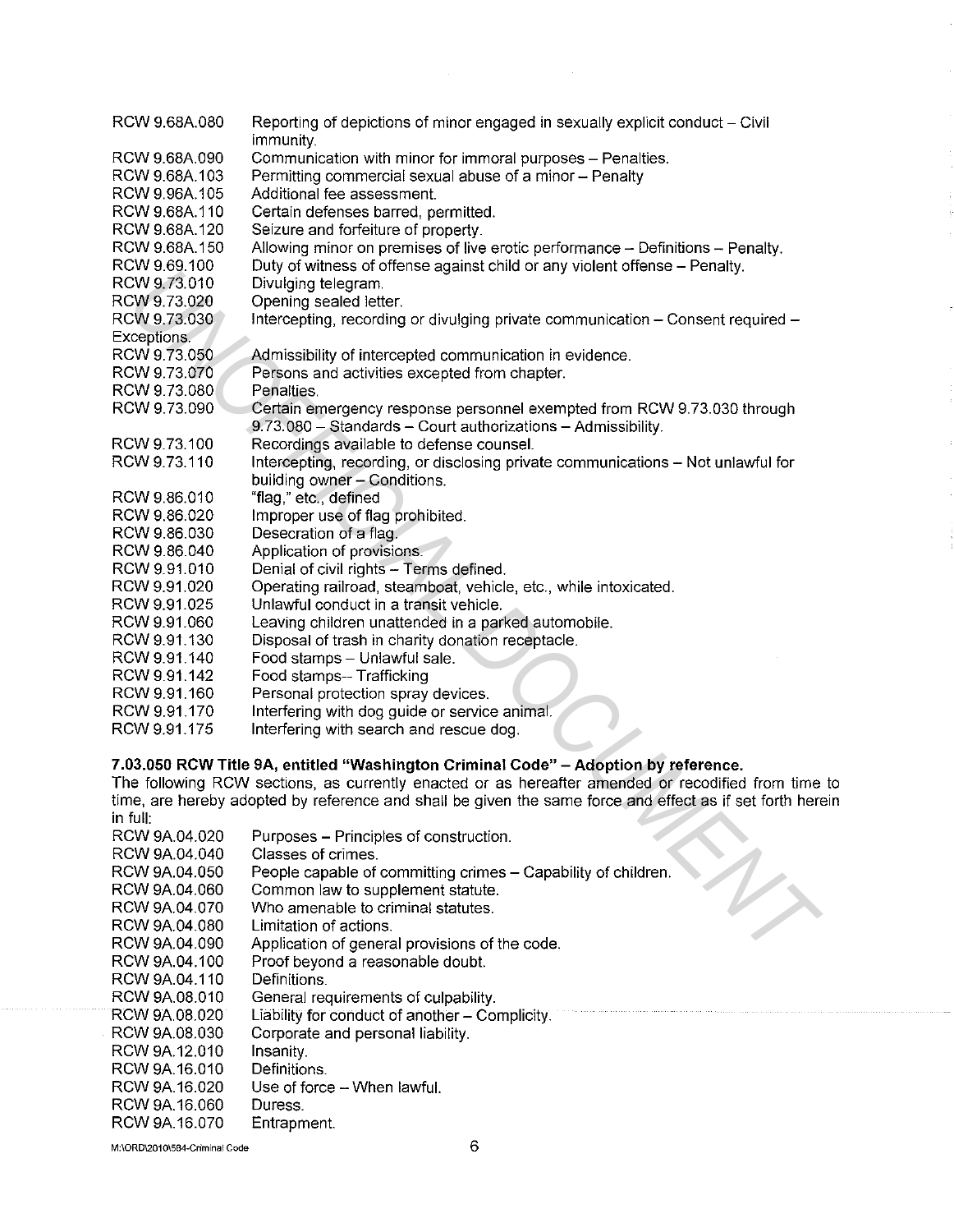| RCW 9A.16.080                  | Action for being detained on mercantile establishment premises for investigation - |
|--------------------------------|------------------------------------------------------------------------------------|
|                                | "Reasonable grounds" as defense.                                                   |
| RCW 9A.16.090                  | Intoxication.                                                                      |
| RCW 9A.16.100                  | Use of force on children - Policy - Actions presumed unreasonable.                 |
| RCW 9A.28.020                  | Criminal attempt.                                                                  |
| RCW 9A.28.030                  | Criminal solicitation.                                                             |
| RCW 9A.28.040                  | Criminal conspiracy.                                                               |
| RCW 9A.36.041                  | Assault in the fourth degree.                                                      |
| RCW 9A.36.050                  | Reckless endangerment.                                                             |
| RCW 9A.36.070                  | Coercion.                                                                          |
| RCW 9A.36.150                  | Interfering with the reporting of domestic violence.                               |
| RCW 9A.36.160                  | Failing to summons assistance.                                                     |
| RCW 9A.36.161                  | Failing to summons assistance - Penalty.                                           |
| RCW 9A.40.010                  | Definitions.                                                                       |
| RCW 9A.40.070                  | Custodial interference in the second degree.                                       |
| RCW 9A.40.080                  | Custodial interference - Assessment of costs - Defense - Consent defense,          |
|                                | restricted.                                                                        |
| RCW 9A.42.010                  | Definitions.                                                                       |
| RCW 9A.42.035                  | Criminal mistreatment in the third degree.                                         |
| RCW 9A.42.037                  | Criminal mistreatment in the fourth degree.                                        |
| RCW 9A.42.040                  | Withdrawal of life support systems.                                                |
| RCW 9A.42.045                  | Palliative care.                                                                   |
| RCW 9A.42.050                  | Defense of financial inability.                                                    |
| RCW 9A.42.080                  | Abandonment of a dependent person in the third degree.                             |
| RCW 9A.42.090                  | Abandonment of a dependent person - Defense.                                       |
| RCW 9A.42.110                  | Leaving a child in the care of a sex offender.                                     |
| RCW 9A.44.010                  | Definitions.                                                                       |
| RCW 9A.44.030                  | Defenses to prosecution under this chapter.                                        |
| RCW 9A.44.096                  | Sexual misconduct with a minor in the second degree.                               |
| RCW 9A.44.130                  | Registration of sex offenders and kidnapping offenders - Procedures - Definition - |
| Penalties.                     |                                                                                    |
| RCW 9A.44.132                  | Failure to register as sex offender or kidnapping offender.                        |
| RCW 9A.44.170                  | Custodial sexual misconduct in the second degree.                                  |
|                                | Custodial sexual misconduct - Defense.                                             |
| RCW 9A.44.180                  |                                                                                    |
| RCW 9A.46.010                  | Legislative finding.<br>Definition - Penalties.                                    |
| RCW 9A.46.020                  |                                                                                    |
| RCW 9A.46.030                  | Place where committed.                                                             |
| RCW 9A.46.040                  |                                                                                    |
| RCW 9A.46.050                  | Court-ordered requirements upon person charged with crime - Violation.             |
|                                | Arraignment - No-contact order.                                                    |
| RCW 9A.46.060                  | Crimes included in harassment.                                                     |
| RCW 9A.46.080                  | Order restricting contact - Violation.                                             |
| RCW 9A.46.090                  | Nonliability of peace officer.                                                     |
| RCW 9A.46.100                  | "Convicted," time when.                                                            |
| RCW 9A.46.110                  | Stalking.                                                                          |
| RCW 9A.48.010                  | Definitions.                                                                       |
| RCW 9A.48.050                  | Reckless burning in the second degree.                                             |
| RCW 9A.48.060                  | Reckless burning - Defense.                                                        |
| RCW 9A.48.090                  | Malicious mischief in the third degree.                                            |
| RCW 9A.48.100                  | Malicious mischief - "Physical damage" defined.                                    |
| RCW 9A.48.105                  | Criminal street gang tagging and graffiti.                                         |
| RCW 9A.48.110                  | Defacing a state monument.                                                         |
| RCW 9A.49.001                  | Findings.                                                                          |
| RCW 9A.49.010                  | Definitions.                                                                       |
| RCW 9A.49.030                  | Unlawful discharge of a laser in the second degree.                                |
| RCW 9A.49.050                  | Exclusions.                                                                        |
| RCW 9A.50.010<br>RCW 9A.50.020 | Definitions.<br>Interference with health care facility.                            |

**M:\ORD\2010\584-Criminal Code**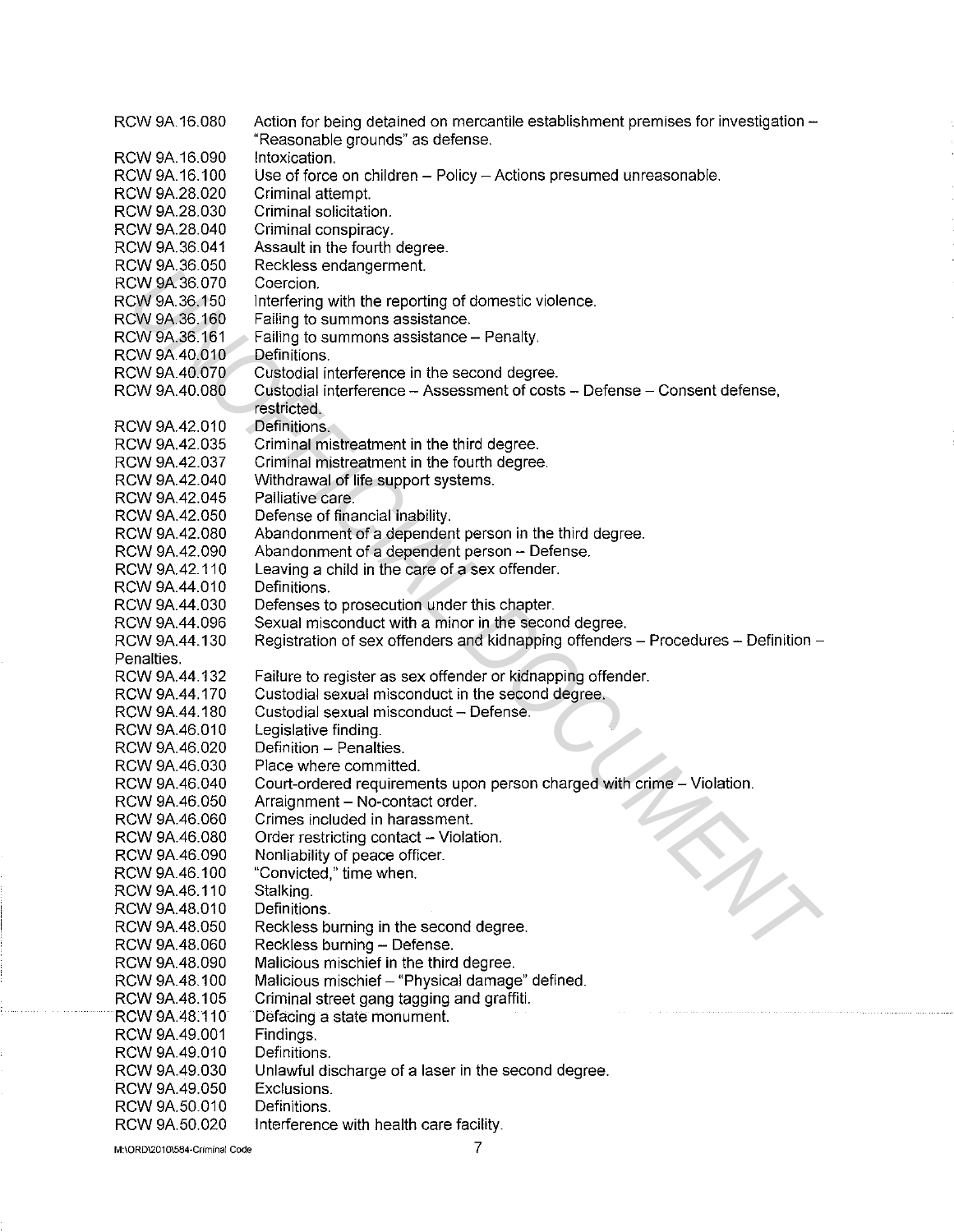RCW 9A.50.030 RCW 9A.52.010 RCW 9A.52.050 RCW 9A.52.060 RCW 9A.52.070 RCW 9A.52.080 RCW 9A.52.090 RCW 9A.52.100 RCW 9A.52.120 RCW 9A.52.130 RCW 9A.56.010 RCW 9A.56.020 RCW 9A.56.050 RCW 9A.56.060 RCW 9A.56.063 RCW 9A.56.096 RCW 9A.56.140 RCW 9A.56.170 RCW 9A.56.180 RCW 9A.56.220 RCW 9A.56.240 RCW 9A.56.260 RCW 9A.56.270 RCW 9A.56.280 RCW 9A.56.330 RCW 9A.60.010 RCW 9A.60.045 RCW 9A.60.050 RCW 9A.60.070 RCW 9A.61.010 RCW 9A.61.020 RCW 9A.61.050 RCW 9A.61.060 RCW 9A.72.010 RCW 9A.72.040 RCW 9A.72.050 RCW 9A.72.060 RCW 9A.72.070 RCW 9A.72.080 RCW 9A.72.085 RCW 9A.72.140 RCW 9A.72.150 RCW 9A.76.010 RCW 9A.76.020 RCW 9A.76.030 RCW 9A.76.040 RCW 9A.76.050 RCW 9A.76.060 RCW 9A.76.070 RCW 9A.76.080 RCW 9A.76.090 RCW 9A.76.100 RCW 9A. 76.130 RCW9A.76.160 RCW9A.76.170 RCW9A.76.175 RCW 9A.80.010 Penalty. Definitions. Other crime in committing burglary punishable. Making or having burglar tools. Criminal trespass in the first degree. Criminal trespass in the second degree. Criminal trespass - Defenses. Vehicle prowling in the second degree. Computer trespass in the second degree. Computer trespass - Commission of other crime. Definitions. Theft - Definition, defense. Theft in the third degree. Unlawful issuance of checks or drafts. Making or possession motor vehicle theft tools Theft of rental, leased, or lease-purchased property. Possessing stolen property - Definition - Presumption. Possessing stolen property in the third degree. Obscuring the identity of a machine. Theft of subscription television services. Forfeiture and disposal of device used to commit violation. Connection of channel converter. Shopping cart theft. Credit, debit cards, checks, etc. - Definitions. Possession of another's identification. Definitions. Criminal impersonation in the second degree. False certification. False academic credentials - Unlawful issuance or use - Definitions - Penalties. **Definitions** Defrauding a public utility. Defrauding a public utility in the third degree. Restitution and costs. Definitions. False swearing. Perjury and false swearing - Inconsistent statements - Degree of crime. Perjury and false swearing  $-$  Retraction. Perjury and false swearing - Irregularities no defense. Statement of what one does not know to be true. Unsworn statements, certification. Jury tampering. Tampering with physical evidence. Definitions. Obstructing a law enforcement officer. Refusing to summon aid for a peace officer. Resisting arrest. Rendering criminal assistance - Definition of term. Relative defined. Rendering criminal assistance in the first degree. Rendering criminal assistance in the second degree. Rendering criminal assistance in the third degree. Compounding. Escape in the third degree. Introducing contraband in the third degree. Bail jumping. Making a false or misleading statement to a public servant. Official misconduct. CW 9A 22 120 Computer trespass in cerescion coejeve.<br>CW 9A 22 130 Computer trespass in Commission of other crime.<br>CW 9A 36 010 Theft in the third degree.<br>CW 9A 36 020 Theft in Detrivition, defense.<br>CW 9A 36 020 Theft in De

**M:\ORD\2010\584-Crlminal Code**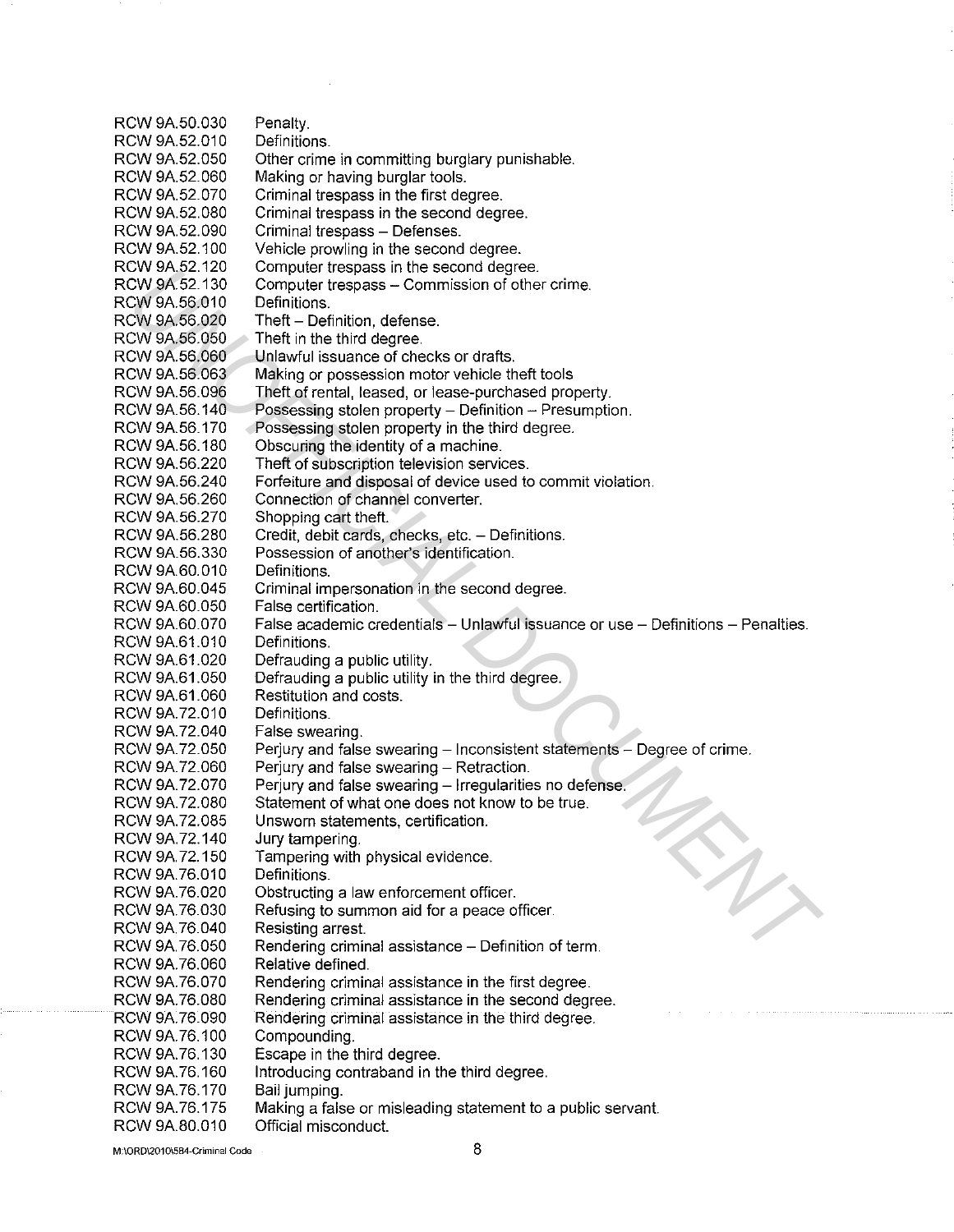- RCW 9A.84.010 Riot.
- RCW 9A.84 020 RCW 9A.84.030 Failure to disperse. Disorderly conduct
- RCW 9A.84.040 False reporting.
- RCW 9A.88.010 Indecent exposure
- RCW 9A.88.030 Prostitution.
- RCW 9A.88.050 Prostitution  $-$  Sex of parties immaterial  $-$  No defense.
- RCW 9A.88.090 Permitting prostitution.
- RCW 9A.88.110 Patronizing a prostitute.
- RCW 9A.88.120 Additional fee assessments.
- RCW 9A.88.130 Additional requirements.
- RCW 9A.88.140 Vehicle impoundment.

# **7.03.060 RCW Title 10, entitled "Criminal Procedure" -Adoption by reference.**

| RCW 10.14.120 | Disobedience of order - Penalties.                                                 |
|---------------|------------------------------------------------------------------------------------|
| RCW 10.14.170 | Criminal penalty.                                                                  |
| RCW 10.99.010 | Purpose - Intent.                                                                  |
| RCW 10.99.020 | Definitions.                                                                       |
| RCW 10.99.040 | Duties of court - No-contact order.                                                |
| RCW 10.99.050 | Victim contact – Restriction, prohibition – Violation, penalties – Written order – |
|               | Procedures - Notice of change.                                                     |
| RCW 10.99.070 | Liability of peace officers.                                                       |
| RCW 10.99.080 | Penalty assessment.                                                                |

# 7.03.070 Chapter 13.32A RCW, entitled "Family Reconciliation Act" - Adoption by reference.

# **7.03.080 RCW Title 16, entitled "Animals and livestock" -Adoption by reference.**

| <b>RUW 9A.88.110</b>           | Patronizing a prostitute.                                                                                   |
|--------------------------------|-------------------------------------------------------------------------------------------------------------|
| RCW 9A.88.120                  | Additional fee assessments.                                                                                 |
| RCW 9A.88.130                  | Additional requirements.                                                                                    |
| RCW 9A.88.140                  | Vehicle impoundment.                                                                                        |
|                                |                                                                                                             |
|                                | 7.03.060 RCW Title 10, entitled "Criminal Procedure" - Adoption by reference.                               |
|                                | The following RCW sections, as currently enacted or as hereafter amended or recodified from time to         |
|                                | time, are hereby adopted by reference and shall be given the same force and effect as if set forth herein   |
| in full:                       |                                                                                                             |
| RCW 10.14.120                  | Disobedience of order - Penalties.                                                                          |
| RCW 10.14.170                  | Criminal penalty.                                                                                           |
| RCW 10.99.010                  | Purpose - Intent.                                                                                           |
| RCW 10.99.020                  | Definitions.                                                                                                |
| RCW 10.99.040                  | Duties of court - No-contact order.                                                                         |
|                                |                                                                                                             |
| RCW 10.99.050                  | Victim contact - Restriction, prohibition - Violation, penalties - Written order -                          |
|                                | Procedures – Notice of change.                                                                              |
| RCW 10.99.070                  | Liability of peace officers.                                                                                |
| RCW 10.99.080                  | Penalty assessment.                                                                                         |
|                                |                                                                                                             |
|                                | 7.03.070 Chapter 13.32A RCW, entitled "Family Reconciliation Act" - Adoption by reference.                  |
|                                | The following RCW section, as currently enacted or as hereafter amended or recodified from time to time,    |
|                                | is hereby adopted by reference and shall be given the same force and effect as if set forth herein in full: |
|                                | RCW 13.32A.080 Unlawful harboring of a minor - Penalty - Defense - Prosecution of adult for                 |
|                                | involving child in commission of offense.                                                                   |
|                                |                                                                                                             |
|                                | 7.03.080 RCW Title 16, entitled "Animals and livestock" – Adoption by reference.                            |
|                                | The following RCW sections, as currently enacted or as hereafter amended or recodified from time to         |
|                                | time, are hereby adopted by reference and shall be given the same force and effect as if set forth herein   |
| in full:                       |                                                                                                             |
| RCW 16.08.030                  | Marauding dog - Duty of owner to kill.                                                                      |
| RCW 16.08.100                  | Dangerous dogs - Confiscation - Conditions - Duties of animal control authority                             |
|                                | $-$ Penalties and affirmative defenses for owners of dogs that attack $-$ Dog fights,                       |
|                                | penalty.                                                                                                    |
| RCW 16.52.011                  | Definitions - Principles of liability                                                                       |
| RCW 16.52.015                  | Enforcement - Law enforcement agencies and animal care and control agencies.                                |
| RCW 16.52.080                  | Transporting or confining in unsafe manner - Penalty.                                                       |
| RCW 16.52.090                  | Docking horses - Misdemeanor.                                                                               |
| RCW 16.52.095                  | Cutting ears - Misdemeanor.                                                                                 |
| RCW 16.52.110                  | Old or diseased animals at large.                                                                           |
| RCW 16.52.165                  | Punishment - Conviction of misdemeanor.                                                                     |
| RCW 16.52.190                  | Poisoning animals - Penalty.                                                                                |
| RCW 16.52.193                  | Poisoning animals - Strychnine sales - Records - Report on suspected                                        |
|                                |                                                                                                             |
|                                | purchases.                                                                                                  |
| RCW 16.52.200                  | Sentences — Forfeiture of animals — Liability for costs — Civil penalty — Education,                        |
|                                |                                                                                                             |
|                                | counseling.                                                                                                 |
| RCW 16.52.207                  | Animal cruelty in the second degree.                                                                        |
| RCW 16.52.300<br>RCW 16.52.305 | Dogs or cats used as bait - Seizure - Limitation.<br>Unlawful use of hook - Gross misdemeanor.              |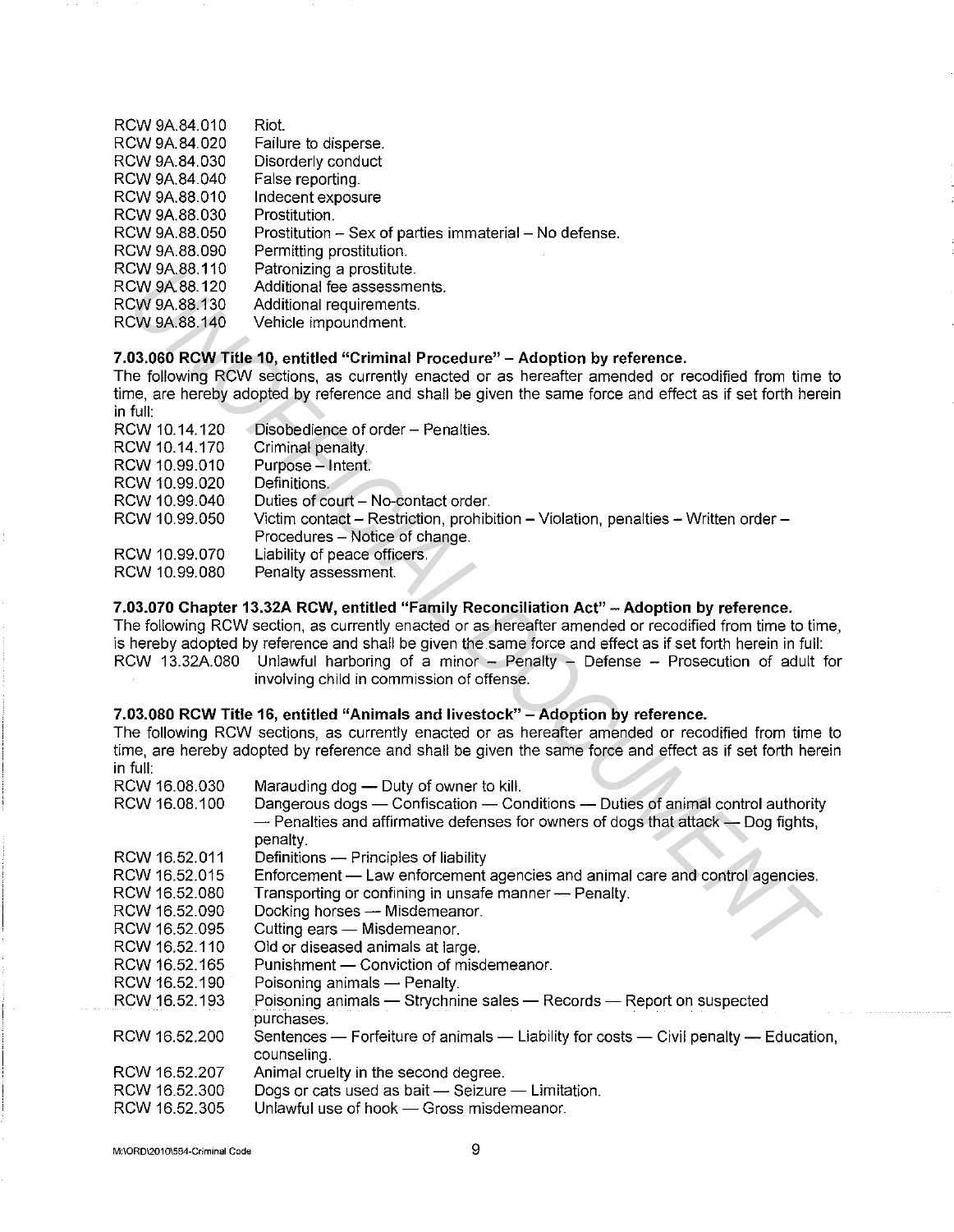| RCW 16.52.310 | Dog breeding — Limit on the number of dogs — Required conditions — Penalty — |
|---------------|------------------------------------------------------------------------------|
|               | Limitation of section — Definitions.                                         |

### **7.03.090 RCW Title 26, entitled "Domestic Relations" - Adoption by reference.**

The following RCW sections. as currently enacted or as hereafter amended or recodified from time to time, are hereby adopted by reference and shall be given the same force and effect as if set forth herein in full: RCW 26.09.300 RCW 26.10.220 RCW 26.26.138 RCW 26.28.080 Penalty. RCW 26.28.085 RCW 26.44.020 RCW 26.44.030 RCW 26.44.040 RCW 26.44.060 RCW 26.44.063 RCW 26.44 067 RCW 26.44.080 RCW 26.44.150 RCW 26.50.010 RCW 26.50.110 RCW 26.50.140 RCW 26.52.010 RCW 26.52.050 RCW 26.52.070 Restraining orders  $-$  Notice  $-$  Refusal to comply  $-$  Arrest  $-$  Penalty  $-$  Defense  $-$ Peace officers, immunity. Restraining orders  $-$  Notice  $-$  Refusal to comply  $-$  Arrest  $-$  Penalty  $-$  Defense  $-$ Peace officers, immunity. Restraining order - Knowing violation - Penalty - Law enforcement immunity. Selling or giving tobacco to minor - Belief of representative capacity, no defense -Applying tattoo to a minor - Penalty. Definitions.  $Reports - Duty$  and authority to make  $- Duty$  of receiving agency  $- Duty$  to notify  $-$ Case planning and consultation  $-$  Penalty for unauthorized exchange of information  $-$ Filing dependency petitions - Interviews of children - Records - Risk assessment process - Reports to legislature. Reports - Oral, written - Contents. Immunity from civil or criminal liability - Confidential communications not violated -Actions against state not affected - False report, penalty. Temporary restraining order or preliminary injunction - Enforcement - Notice of modification or termination of restraining order. Temporary restraining order or preliminary injunction - Contents - Notice -Noncompliance - Defense - Penalty. Violation - Penalty. Temporary restraining order restricting visitation for persons accused of sexually or physically abusing a child - Penalty for violating court order. **Definitions** Violation of order - Penalties. Peace officers - Immunity. Definitions. Peace officer immunity. Violation of foreign orders - Penalties. CW 26.10.220 Feater emerge methods, infiniting<br>
CW 26.50.21 Feater infiniting violation - Refusal to comply - Arrest - Penalty - Defense -<br>
DV 26.26.138 Featraining order - Knowing violation - Penalty - Law enforcement imm

### **7.03.100 Chapter 28A.635 RCW, entitled "Offenses Relating to School Property and Personnel"** - **Adoption by reference.**

The following RCW sections, as currently enacted or as hereafter amended or recodified from time to time, are hereby adopted by reference and shall be given the same force and effect as if set forth herein in full:

| RCW 28A.635.020 Willfully disobeying school administrative personnel or refusing to leave public      |
|-------------------------------------------------------------------------------------------------------|
| property, violations, when - Penalty.                                                                 |
| - RCW 28A.635.030 Disturbing school, school activities or meetings - Penalty.                         |
| RCW 28A.635.090 Interference by force or violence - Penalty.                                          |
| RCW 28A.635.100 Intimidating any administrator, teacher, classified employee, or student by threat of |
| force or violence unlawful.                                                                           |
| RCW 28A.635.110 Violations under RCW 28A.635.090 and 28A.635.100 - Disciplinary authority             |
| exception.                                                                                            |
|                                                                                                       |

# **7.03.110 Chapter 46.80 RCW, entitled "Vehicle Wreckers" -Adoption by reference.**

The following RCW sections, as currently enacted or as hereafter amended or recodified from time to time, are hereby adopted by reference and shall be given the same force and effect as if set forth herein in full:

RCW 46.80.010 RCW 46.80.080 Definitions. Records - Penalty.

M:\ORD\2010\584~Criminal **Code**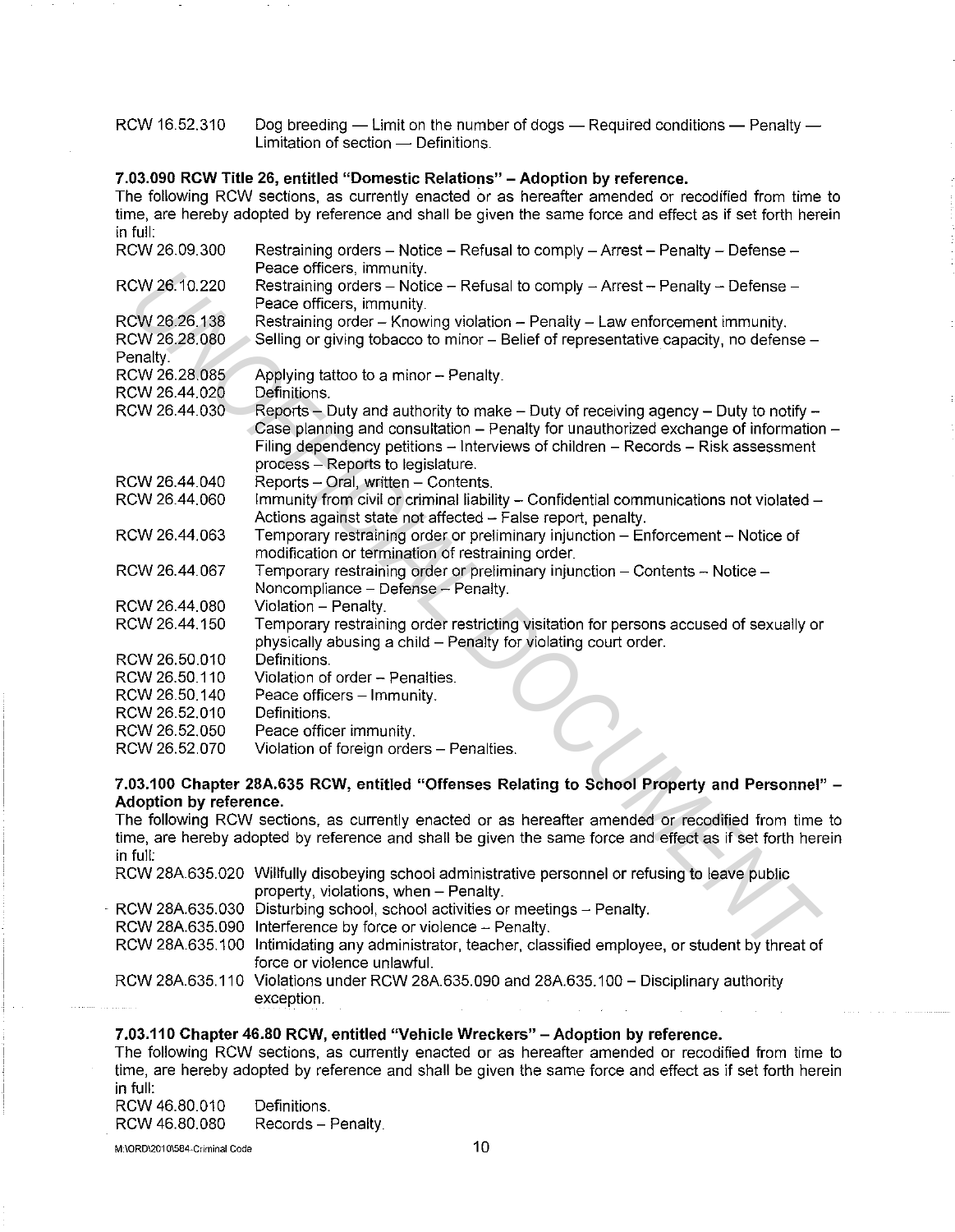# **7.03.120 RCW Title 66, entitled "Alcoholic Beverage Control" -Adoption by reference.**

| RCW 66.04.010 | Definitions.                                                                               |
|---------------|--------------------------------------------------------------------------------------------|
| RCW 66.20.200 | Unlawful acts relating to card of identification and certification card - Penalties.       |
| RCW 66.20.340 | Alcohol servers - Violation of rules - Penalties                                           |
| RCW 66.24.481 | Public place or club - License or permit required - Penalty.                               |
| RCW 66.28.200 | Keg registration - Special endorsement for grocery store licensee - Requirements of        |
|               | seller.                                                                                    |
| RCW 66.28.210 | Keg registration - Requirements of purchaser.                                              |
| RCW 66.28.220 | Keg registration - Identification of containers - Rules - Fees - Sale in violation of      |
|               | rules unlawful.                                                                            |
| RCW 66.28.230 | Keg registration $-$ Furnishing to minors $-$ Penalties.                                   |
| RCW 66.44.010 | Local officers to enforce law - Authority of board - Liquor enforcement officers.          |
| RCW 66.44.040 | Sufficiency of description of offenses in complaints, information, process, etc.           |
| RCW 66.44.060 | Proof of unlawful sale establishes prima facie intent.                                     |
| RCW 66.44.070 | Certified analysis is prima facie evidence of alcoholic content.                           |
| RCW 66.44.080 | Service of process on corporation.                                                         |
| RCW 66.44.090 | Acting without license.                                                                    |
| RCW 66.44.100 | Opening or consuming liquor in a public place - Penalty.                                   |
| RCW 66.44.120 | Unlawful use of seal.                                                                      |
| RCW 66.44.130 | Sales of liquor by drink or bottle.                                                        |
| RCW 66.44.140 | Unlawful sale, transportation of spirituous liquor without stamp or seal - Unlawful        |
|               | operation, possession of still or mash.                                                    |
| RCW 66.44.150 | Buying liquor illegally.                                                                   |
| RCW 66.44.160 | Illegal possession, transportation of alcoholic beverages.                                 |
| RCW 66 44 170 | Illegal possession of liquor with intent to sell - Prima facie evidence, what is.          |
| RCW 66.44.175 | Violations of law.                                                                         |
| RCW 66.44.180 | General penalties - Jurisdiction for violations.                                           |
| RCW 66.44.200 | Sales to persons apparently under the influence of liquor - Purchases or                   |
|               | consumption by persons apparently under the influence of liquor on licensed                |
|               | premises - Penalty - Notice - Separation of actions.                                       |
| RCW 66.44.210 | Obtaining liquor for ineligible person.                                                    |
| RCW 66.44.240 | Drinking in public conveyance - Penalty against carrier - Exception.                       |
| RCW 66.44.250 | Drinking in public conveyance - Penalty against individual - Restricted application.       |
| RCW 66.44.270 | Furnishing liquor to minors - Possession, use - Exhibition of effects - Exceptions.        |
| RCW 66.44.280 | Minor applying for permit.                                                                 |
| RCW 66.44.290 | Minor purchasing or attempting to purchase liquor.                                         |
| RCW 66.44.300 | Treats, gifts, purchases of liquor for or from minor, or holding out minor as at least 21, |
|               | in public place where liquor sold.                                                         |
| RCW 66.44.310 | Minors frequenting off-limits area - Misrepresentation of age - Penalty -                  |
|               | Classification of licensees.                                                               |
| RCW 66.44.316 | Certain persons 18 years and over permitted to enter and remain upon licensed              |
|               | premises during employment.                                                                |
| RCW 66.44.318 | Employees aged 18 to 21 stocking, merchandising, and handling beer and wine.               |
| RCW 66 44.325 | Unlawful transfer to a minor of an identification of age.                                  |
| RCW 66.44.328 | Preparation or acquisition and supply to persons under age 21 of facsimile of official     |
|               | identification card - Penalty.                                                             |
| RCW 66.44.340 | Employees 18 years and over allowed to sell and handle beer and wine for certain           |
|               | licensed employers.                                                                        |
| RCW 66.44.350 | Employees 18 years and over allowed to serve and carry liquor, clean up, etc., for         |
|               | certain licensed employers.                                                                |
| RCW 66.44.370 | Resisting or opposing officers in enforcement of title.                                    |
|               |                                                                                            |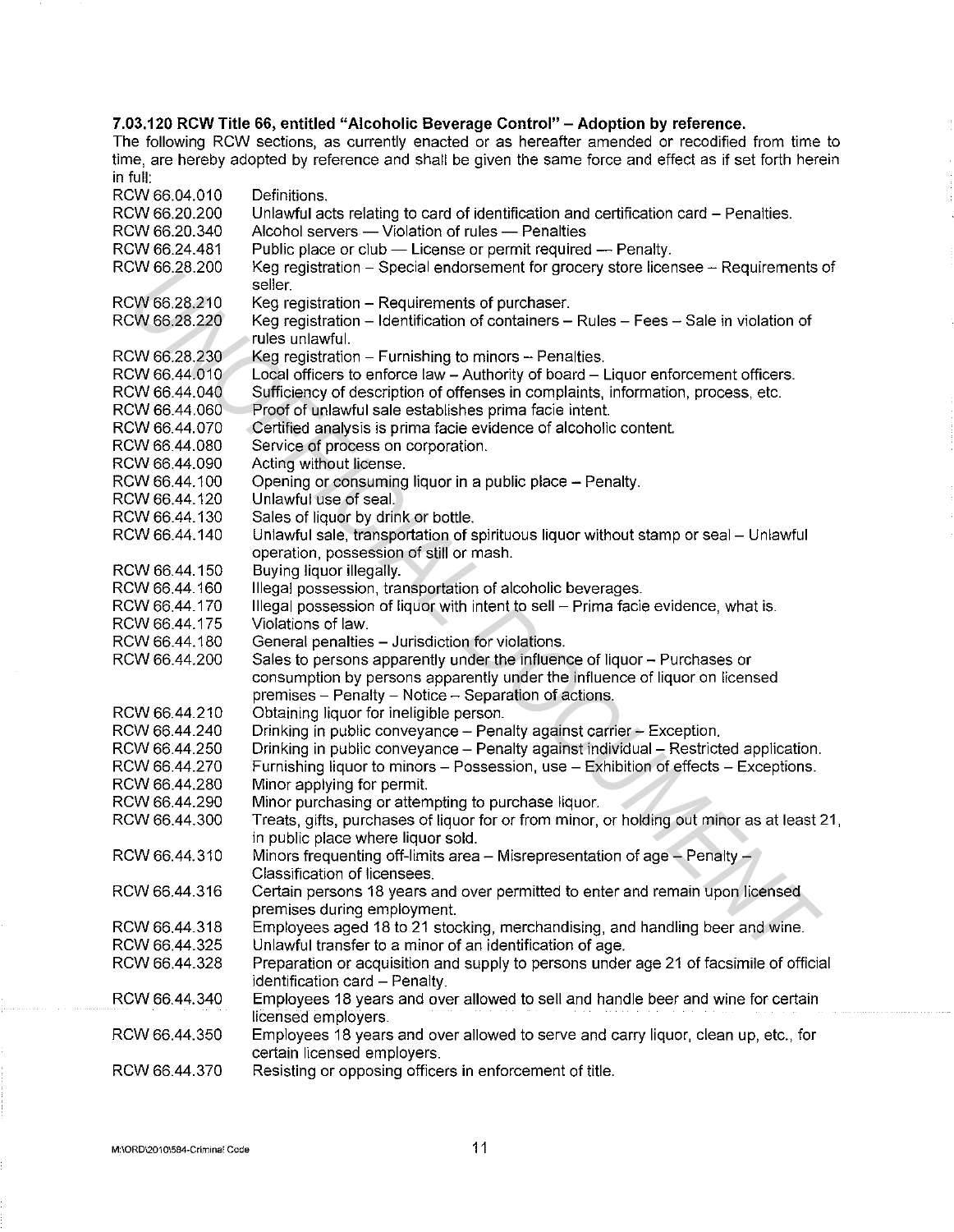**7.03.130 RCW Title 69, entitled "Food, Drugs, Cosmetics, and Poisons" - Adoption by reference.**  The following RCW sections, as currently enacted or as hereafter amended or recodified from time to time, are hereby adopted by reference and shall be given the same force and effect as if set forth herein in full:

| RCW 69.41.010  | Definitions.                                                                                              |
|----------------|-----------------------------------------------------------------------------------------------------------|
| RCW 69.41.030  | Sale, delivery, or possession of legend drug without prescription or order prohibited -                   |
|                | Exceptions.                                                                                               |
| RCW 69.41.050  | Labeling requirements.                                                                                    |
| RCW 69.41.300  | Definitions.                                                                                              |
| RCW 69.41.320  | Practitioners - Restricted use - Medical records.                                                         |
| RCW 69.41.350  | Penalties.                                                                                                |
| RCW 69.43.010  | Report to state board of pharmacy - List of substances - Modification of list -                           |
|                | Identification of purchasers - Report of transactions - Penalties.                                        |
| RCW 69.43.110  | Ephedrine, pseudoephedrine, phenylpropanolamine - Sales restrictions - Penalty.                           |
| RCW 69.43.120  | Ephedrine, pseudoephedrine, phenylpropanolamine - Possession of more than 15                              |
|                | grams - Penalty - Exceptions.                                                                             |
| RCW 69.43.130  | Exemptions - Pediatric products - Products exempted by the state board of                                 |
|                | pharmacy.                                                                                                 |
| RCW 69.50.101  | Definitions.                                                                                              |
| RCW 69.50.102  | Drug paraphernalia - Definitions.                                                                         |
| RCW 69.50.202  | Nomenclature.                                                                                             |
| RCW 69.50.4014 | Possession of 40 grams or less of marihuana - Penalty.                                                    |
| RCW 69.50.4016 | Provisions not applicable to offenses under RCW 69.50.410.                                                |
| RCW 69.50.404  | Penalties under other laws.                                                                               |
| RCW 69.50.407  | Conspiracy.                                                                                               |
| RCW 69.50.412  | Prohibited acts: E - Penalties.                                                                           |
| RCW 69.50.4121 | Drug paraphernalia - Selling or giving - Penalty.                                                         |
| RCW 69.50.425  | Misdemeanor violations - Minimum imprisonment.                                                            |
| RCW 69.51A.010 | Definitions.                                                                                              |
| RCW 69.51A.030 | Physicians excepted from state's criminal laws                                                            |
| RCW 69.51A.040 | Failure to seize marijuana, qualifying patients' affirmative defense.                                     |
| RCW 69.51A.060 | Crimes - Limitations of chapter.                                                                          |
| RCW 69.51A.080 | Adoption of rules by the department of health - Sixty-day supply for qualifying                           |
|                | patients.                                                                                                 |
|                |                                                                                                           |
|                | 7.03.140 RCW Title 70, entitled "Public Health and Safety" - Adoption by reference.                       |
|                | The following RCW sections, as currently enacted or as hereafter amended or recodified from time to       |
|                | time, are hereby adopted by reference and shall be given the same force and effect as if set forth herein |
| in full:       |                                                                                                           |
| RCW 70.74.010  | Definitions.                                                                                              |
| RCW 70.74.160  | Unlawful access to explosives.                                                                            |
| RCW 70.74.295  | Abandonment of explosives.                                                                                |
| RCW 70.74.300  | Explosive containers to be marked - Penalty.                                                              |
| RCW 70.74.310  | Gas bombs, explosives, stink bombs, etc.                                                                  |
| RCW 70.74.400  | Seizure and forfeiture.                                                                                   |
| RCW 70.155.010 | Definitions.                                                                                              |
| RCW 70.155.080 | Purchasing, possessing, or obtaining tobacco by persons under the age of 18 - Civil                       |
|                |                                                                                                           |

# **7.03.140 RCW Title 70, entitled "Public Health and Safety" -Adoption by reference.**

| RCW 70.74.010  | Definitions.                                                                        |
|----------------|-------------------------------------------------------------------------------------|
| RCW 70.74.160  | Unlawful access to explosives.                                                      |
| RCW 70.74.295  | Abandonment of explosives.                                                          |
| RCW 70.74.300  | Explosive containers to be marked - Penalty.                                        |
| RCW 70.74.310  | Gas bombs, explosives, stink bombs, etc.                                            |
| RCW 70.74.400  | Seizure and forfeiture.                                                             |
| RCW 70,155.010 | Definitions.                                                                        |
| RCW 70.155.080 | Purchasing, possessing, or obtaining tobacco by persons under the age of 18 - Civil |
|                | infraction - Courts of jurisdiction.                                                |
| RCW 70.155.105 | Delivery sale of cigarettes - Requirements, unlawful practices - Penalties -        |
| Enforcement.   |                                                                                     |

# **7.03.150 Chapter 74.34 RCW, entitled "Abuse of Vulnerable Adults" -Adoption by reference.**

The following RCW sections, as currently enacted or as hereafter amended or recodified from time to time, are hereby adopted by reference and shall be given the same force and effect as if set forth herein in full:

RCW 74.34.020 RCW 74.34.021 Definitions. Vulnerable adult - Definition.